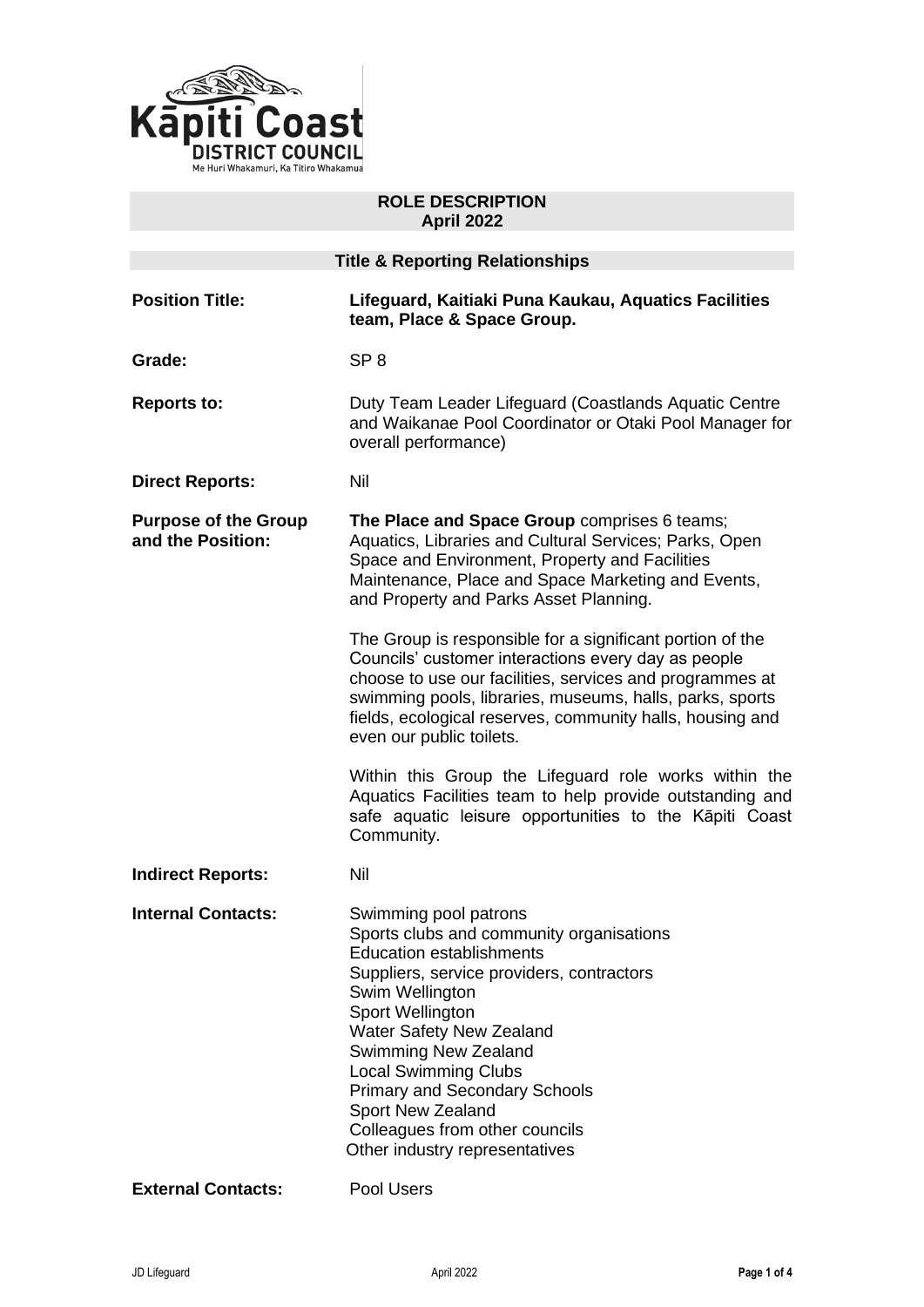# **KEY RESPONSIBILITIES AND OUTCOMES**

In the current local government environment the Council must be well positioned and supported to meet the current and future needs of communities for good quality local infrastructure, local public services and performance of regulatory functions in a way that is most cost-effective for businesses and households. The Council needs to be ready for, and respond appropriately to, changes in external operating environments (such as shifts in government policy), which in turn influence how we do things. The Council is working to be well-positioned not only to see what is coming but also to take opportunities to influence the shape of these externally driven changes.

Our behaviours demonstrate our commitment to build and maintain an organisation that is acknowledged and respected for being:

- Caring we understand our customers' needs, share information and work as a team;
- Dynamic we bring a can-do attitude to make it happen; and
- Effective we get it right and deliver consistent, value for money services.

Staff will be aware of political sensitivities, support equal employment opportunities, and demonstrate an understanding of the implications of the Treaty of Waitangi on the operations of a local authority.

# **Functional Key Results**

- Assist in the effective day to day operation of Aquatic facility.
- Maintain a high level of public relations, be interactive with all visitors to the facility and provide a friendly atmosphere encouraging visitors to want to return.
- Supervise patrons using the facility, and ensure patrons health and safety.
- Maintain a high level of customer safety.
- For Ōtaki Pool Reception duties; including telephone and desk enquires, bookings, receipting and other administration duties as required.

#### **Legislative Compliance**

• Keep up to date with legislation/amended legislative frameworks and be able to demonstrate the application of such changes (in work and or communicate them to others).

### **Project Management**

- Effectively manage assigned projects to ensure on time and within budget, monitor and report regularly to manage risk and provide updates to key stakeholders.
- Ensure documentation is current, available as required and is prepared using Council standard templates/documentation.
- Ensure Council processes and procedures are complied with.

### **Customer Service**

- Maintain a professional, courteous, and helpful attitude to all customers (internal and external) ensuring communication is accurate, succinct and in a manner which promotes customer service excellence and demonstrates organizational values.
- Maintain confidentiality at all times.

#### **Teamwork**

- Participate willingly and positively in the orientation, training and support of new staff in specific areas, providing coaching/buddy support as required.
- Provide a contribution to or participate in any projects and initiatives within the Group/organisation where required and the opportunity arises.
- Participate in initiatives and contribute suggestions as to improvements and/or efficiencies to enable ongoing quality improvement.
- Demonstrate a collaborative working style and participate as a member of the team undertaking all tasks maintaining positive working relationships with other staff members and internal and external customers.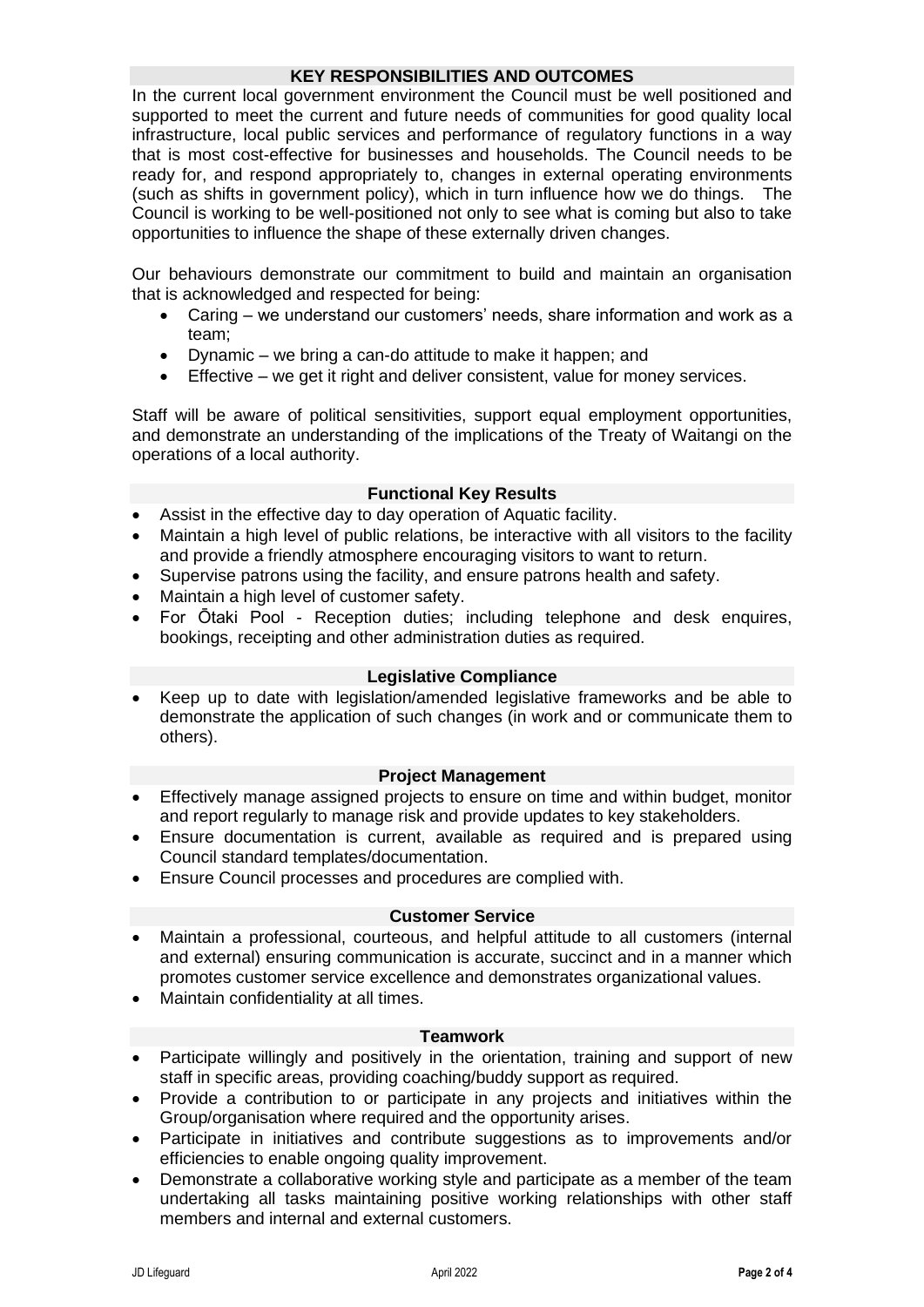# **Financial Management**

- Ensure all financial activity is conducted in accord with current policy and procedures.
- Ensure you work within your financial delegation.

# **Monitoring and Reporting**

- Review, monitor and report on activity or projects as required by the manager.
- Ensure any written reports are produced using Council standard templates and are provided within the required Peer Review timeframes.

### **Relationship Management**

- Build and maintain effective professional working relationship with all key stakeholders.
- Build and maintain effective working relationships with other council staff members based on a collaborative, collegial and cooperative working style.

# **Information Management**

• Take responsibility for ensuring Council information is stored with the appropriate accessibility in the designated systems, using processes and tools as described in the current Information Management Policy.

### **Pool Facility Maintenance**

- Undertake the caretaking, cleanliness and security of the facility and its surrounds.
- Ensure all aspects of caretaking assigned to your shift are completed as outlined in the staff manual.

# **Technical Ability**

- Be able to rescue and revive patrons in distress.
- Understand and apply first aid practices.
- Maintain personal lifeguard and facility training on a regular basis and remain within the Lifeguard Qualification industry standard (ie 200m timed swim and swim test).

### **Personal Key Results**

- Demonstrate commitment to organisational values through behaviour that is consistent with our caring, dynamic and effective approach to customer service.
- Establish and maintain effective and efficient working relationships with all stakeholders.
- Contribute collaboratively, positively and effectively to the operation of the team, the Group, and the organisation as a whole.
- Take responsibility for your own self development in order to enhance skills and knowledge applicable to current and future positions.
- Exhibit behavior which is consistent with the understanding of the Treaty of Waitangi and its application for the Council.

# **Health and Safety**

All employees have a responsibility to work towards keeping a safe and healthy work environment by following all safe work methods, identifying work place risks and hazards and using appropriate safety equipment. This includes but is not exclusive to demonstration of the following:

- taking all reasonable steps to ensure your own safety at work, and that no action or inaction of yours while at work causes harm to any person or the environment;
- reporting any risks and/or hazards you become aware of in the workplace;
- observing all safety policies, procedures and precautions, including wearing and using the protective clothing and equipment;